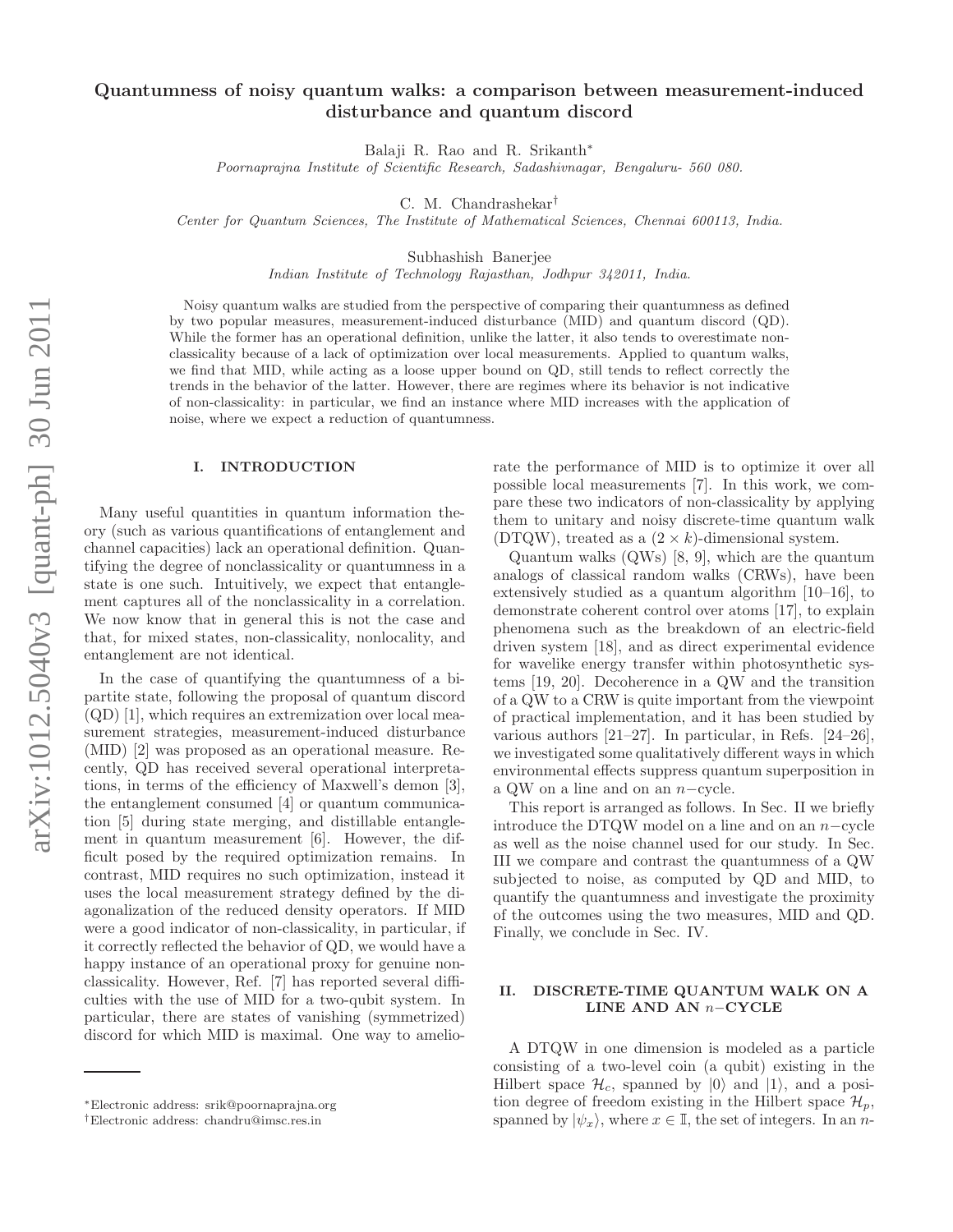

FIG. 1: (Color online) QD and MID for a unitary walk using  $B_{\pi/2}$  as a quantum coin operation on a 51-cycle (inset is for a 100-iteration walk on a line). For a noiseless walk, the quantumness using MID and QD is the same (see Theorem 1).

cycle walk, there are only n allowed positions, and in addition the periodic boundary condition  $|\psi_x\rangle = |\psi_{x \mod n}\rangle$ is imposed. For our study, a t-step coined QW is generated by iteratively applying a unitary operation W, which acts on the Hilbert space  $\mathcal{H}_c \otimes \mathcal{H}_n$ :

$$
|\Psi_t\rangle = W^t |\Psi_{in}\rangle, \tag{2.1}
$$

where  $|\Psi_{in}\rangle = \frac{1}{\sqrt{2}}$  $\frac{1}{2}(|0\rangle + i|1\rangle) \otimes |\psi_0\rangle$  is an initial state of the particle and  $W \equiv U(B \otimes \mathbb{1})$ , where  $U(2) \ni B =$  $B_{\theta} \equiv \begin{pmatrix} \cos(\theta) & \sin(\theta) \\ \sin(\theta) & -\cos(\theta) \end{pmatrix}$  $\sin(\theta) - \cos(\theta)$ is the coin operation. U is the controlled-shift operation

$$
U \equiv |0\rangle\langle 0| \otimes \sum_{x} |\psi_{x} - 1\rangle\langle \psi_{x}| + |1\rangle\langle 1| \otimes \sum_{x} |\psi_{x} + 1\rangle\langle \psi_{x}|.
$$
\n(2.2)

For an *n*−cycle,  $|\psi_x - 1\rangle$  and  $|\psi_x + 1\rangle$  are replaced by  $|\psi_{x-1} \rangle$  and  $|\psi_{x+1} \rangle$  mod n, respectively. The probability of finding the particle at site  $x$  after  $t$  steps is given by  $p(x,t) = \langle \psi_x | \text{Tr}_c(|\Psi_t\rangle \langle \Psi_t|) | \psi_x \rangle.$ 

To quantify quantumness when noise is applied to a DTQW, we will consider the amplitude-damping channel [28] parametrized by  $\lambda$  which has the following operatorsum representation :

$$
E_0 \equiv \begin{bmatrix} \sqrt{1-\lambda} & 0\\ 0 & 1 \end{bmatrix} \quad ; \quad E_1 \equiv \begin{bmatrix} 0 & 0\\ 0 & \sqrt{\lambda} \end{bmatrix} \tag{2.3}
$$

where  $\lambda$  ranges from the noiseless case (0) to that of maximum noise (1). More general noise models can be used, such as a dissipative interaction in the presence of a squeezed thermal bath [29], but the above simple model captures all the essential physics, and is hence found to be sufficient for present purposes.



FIG. 2: (Color online) QD and MID for a quantum walk with the increase of noise level due to an amplitude-damping channel on a 51-cycle, after 70- and 200-iterations, respectively (inset is for a walk on a line after 100-iterations). Owing to the closed, periodic dynamics in the  $n$ -cycle, the effect of very little noise is amplified leading to a steep reduction in the quantumness. We note that MID and QD follow a similar trend. In general,  $QD \leq MID$  [7].

### III. QUANTFYING QUANTUMNESS

A number of measures for quantifying quantumness exist [1, 2, 30–32], most of which are not operationally defined. Except in the simplest cases, extensive numerics would be needed. From these, we selected measurementinduced disturbance (MID) [2], which has an operational definition, and quantum discord (QD) [1], which involves extremization over measurement strategies. We consider the classicalization of a QW on a line and on an n−cycle under the influence of the amplitude-damping channel Eq. (2.3).

a. Measurement-induced disturbance. Given a bipartite state  $\rho$  existing in the Hilbert space  $\mathcal{H}_C \otimes \mathcal{H}_P$ , let the reduced density matrices be denoted by  $\rho_C$  and  $\rho_P$ . Let  $\rho_C = \sum_i p_C^i \Pi_C^i$  and  $\rho_P = \sum_j p_P^j \Pi_P^j$ . The measurement induced by the spectral resolution of the reduced states is

$$
\Pi(\rho) \equiv \sum_{j,k} \Pi_C^j \otimes \Pi_P^k \rho \Pi_C^j \otimes \Pi_P^k, \tag{3.1}
$$

which may be considered classical in the sense that there is a (unique) local measurement strategy, namely, Π, that leaves  $\Pi(\rho)$  unchanged. This strategy is special in that it produces a classical state in  $\rho$  while keeping the reduced states invariant.

According to Luo [2], a reasonable measure of quantumness is MID, given by

$$
Q(\rho) = I(\rho) - I[\Pi(\rho)], \qquad (3.2)
$$

where  $I(\cdot)$  is mutual information. Accordingly, Eq. (3.2)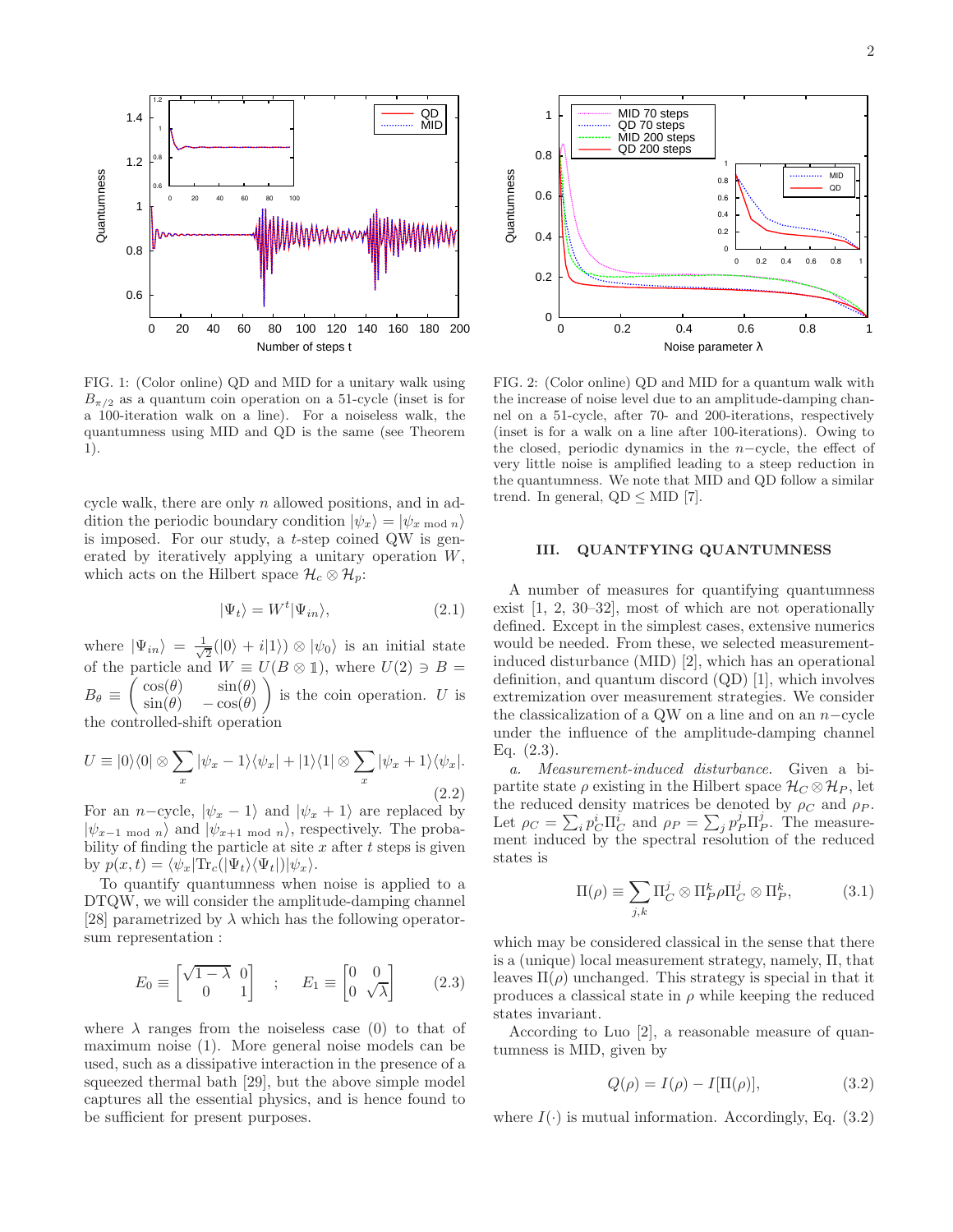is interpreted as the difference between the total and classical correlations.

b. Quantum discord. Quantum discord [1] is given by:

$$
\mathcal{D}(P|C) = \mathcal{I}(P:C)^{Q} - \mathcal{J}(\mathcal{P}:C)^{Q}_{\{\Pi_{j}^{C}\}} \qquad (3.3)
$$

$$
= S(C) - S(P, C) + S(P | \{N_j^C\}) \quad (3.4)
$$

$$
= S(P|\{N_j^C\}) - S(P|C), \tag{3.5}
$$

where  $S(P|\{N_j^C\}) = \sum_j p_j S(\rho_{X|N_j^C})$ .  $\rho_{X|N_j^C} =$  $\text{Tr}_C[\mathbb{I}_P \otimes N_{\underline{j}}^C \rho_{P,C}] / \text{Tr}[N_j^C \rho_{P,C}]$  is the state of  $P$  after outcome  $N_j^C$ . This is in general computationally very intensive. However, it has been shown that for qubit systems it suffices to consider rank-1 positive operator valued measures (POVMs) [34], which for qubits reduces to projective measurements.

We have numerically evaluated  $\mathcal{D}(P|C)$  by minimizing Eq. 3.5 by performing projective measurement over all bases for C parametrized by  $\alpha$  and  $\beta$  :  $\{\cos(\alpha)|0\rangle +$  $e^{i\beta} \sin(\alpha)|1\rangle, e^{-i\beta} \sin(\alpha)|0\rangle - \cos(\alpha)|1\rangle.$  Because of Theorem 1 below, a comparison of QD and MID is interesting only for mixed states.

Theorem 1 For pure states, MID, QD and entanglement are identical.

$$
\mathcal{D}(P|C) = S(P|\{N_j^C\}) - S(P|C) \n= S(P|\{N_j^C\}) - S(P,C) + S(C) \n= S(P|\{N_j^C\}) + S(C).
$$

**Proof.** The expression  $P\vert \{N_j^C\}$  is the state of P after C is measured. In the case of entangled pure bipartite states, by virtue of Schmidt decomposition, when the outcome of measuring C is known, the state of P after measuring C is also exactly known and hence is pure. Therefore  $S(P|\{N_j^C\}) = 0$ . Hence, the expression for  $\mathcal{D}(P|C)$  reduces to  $S(P) = S(C)$  in the pure case. Again, by Eq. (3.2), MID equals  $2S(C) - S(C) = S(C)$ , as does entanglement [2].

Two simple consequences are that for pure bipartite systems, entanglement captures all of the quantumness, and that QD is symmetric in this case. For mixed states, the situation is of course complicated. One fact, however, is the following result.

## Theorem 2  $QD \leq MID$ .

**Proof.** Noting that  $\rho_A = \text{Tr}_B(\rho_{AB}) = \text{Tr}_B(\Pi(\rho_{AB})),$ we find  $Q(\rho_{CP}) = S_{\Pi}(P|C) - S(P|C)$ , where  $S_{\Pi}(P|C)$ is the conditional entropy evaluated on  $\Pi(\rho)$ , in view of Eq. (3.2). Comparing this with (3.5) we find that  $Q(\rho_{CP}) - \mathcal{D}(P|C) = S_{\Pi}(P|C) - S(P|\{N_j^C\}),$  which is always positive for the following reason. Clearly,  $S_{\Pi}(P|\{N_j^C\}) \geq S(P|\{N_j^C\})$ . Now,  $S_{\Pi}(P|C) =$  $S(\sum_{j,k} p(j,k)|j,k\rangle_{PC\,PC} \langle j,k|) - S(\sum_j p(j)|j\rangle_{CC}\langle j|)$  =



FIG. 3: (Color online) The quantumness using MID and QD, for a unitary walk on a 51-cycle with different coin parameters  $\theta$  in  $B_{\theta}$ , is the same. We note that the frequency of dominant oscillations falls with  $\theta$ , a behavior we expect from the fact that the speed of a wave packet is proportional to  $\sqrt{\cos \theta}$  [33].



FIG. 4: (Color online) Quantumness on a walk with an increase in noise level on a 51-cycle using  $B_{\pi/4}$  as the coin operation. We note that, although both quantumness measures show similar trends including with fluctuations, in the regime of  $t \sim 10$  to  $t \sim 60$ , MID increases (for  $\lambda = 0.01$ ), whereas QD evinces the expected behavior.

 $-\sum_{j,k} p(k)p(j|k)\ln(p(j|k)) = \sum_k p(k)S_{\Pi}(P|C)_k =$  $S_{\Pi}(P|\{E_i\})$ , where  $p(j,k)$  is the joint probability of outcomes j and k by measuring  $\Pi(\rho_{PC})$  in the eigenbases  $E_j$  of their respective reduced density operators,  $p(j) \equiv \sum_{k} p(j, k), p(j|k) = p(j, k)/p(k)$  and  $S_{\Pi}(P | \{E_j\})$ is the average uncertainty in the first register by measuring the second register in the diagonal basis of the latter's density operator. Clearly,  $S_{\Pi}(P|\{E_j\}) \geq S_{\Pi}(P|\{N_j^C\})$ , and we have the required result.

Figure 1 depicts QD and MID for a unitary walk for pure states, which are identical in this case as noted in Theorem 1. We note that whereas the quantumness for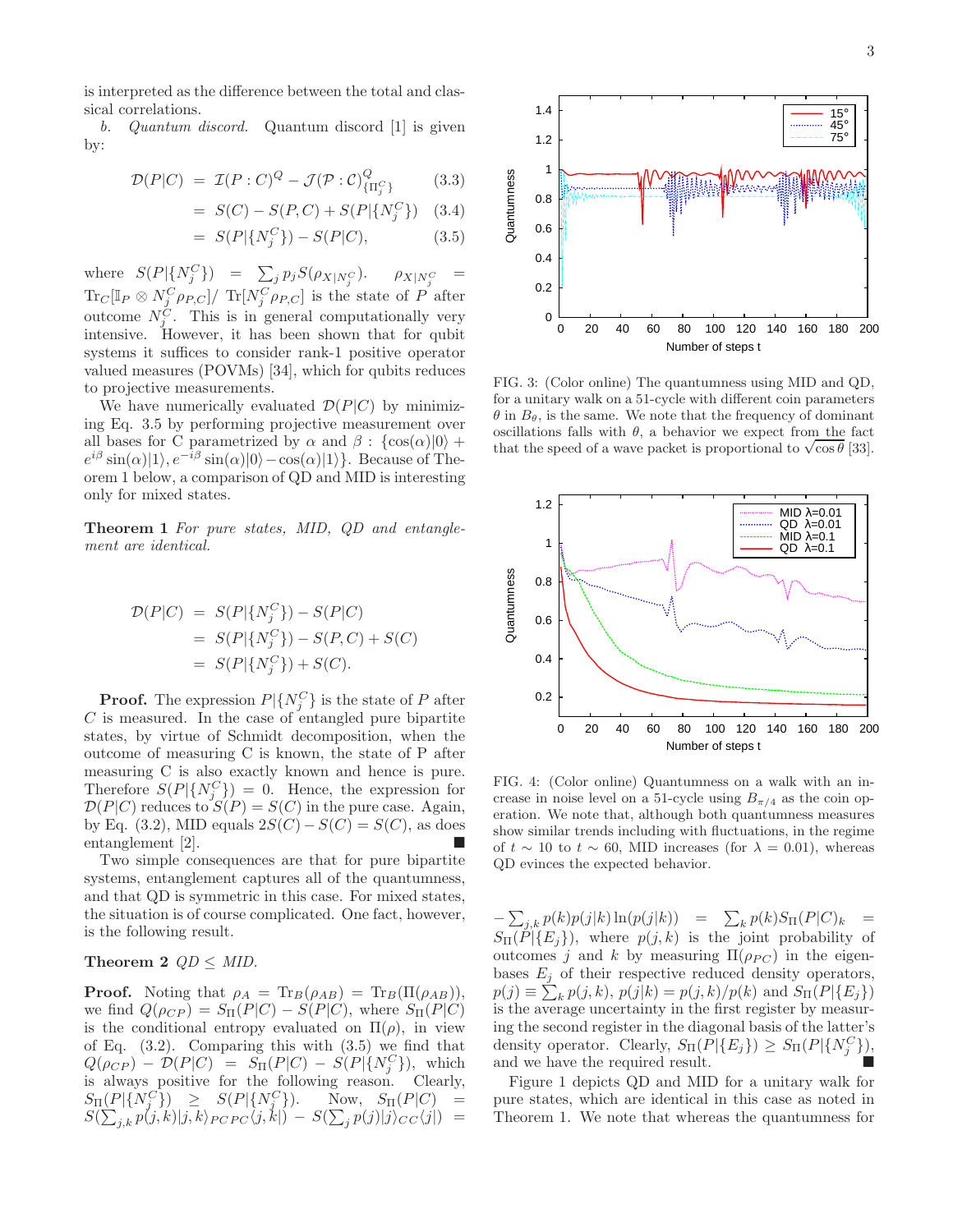a walk on a line stabilizes eventually, that for a walk on a cycle shows a periodic increase in quantumness, which is associated with 'crossovers', where the left- and rightmoving partial waves interfere. Figure 2 shows the expected decrease of quantumness with noise, for both linear and cyclic walks. While MID is seen to upper-bound QD everywhere (except at extremal points, where they are identical), it still tends to reproduce the features of the latter's plot, such as the steep fall and the plateau thereafter.

Figure 3 depicts the  $\theta$ -dependence of the periodicity of the crossovers of the left- and right- moving components of the walk. This may be understood in terms of the wave-packet dynamics implied by the walk. In Ref. [33], it was shown that the wave velocity obtained by recasting a DTQW as a relativistic-like equation is proportional to  $\sqrt{\cos \theta}$ .

Figure 4 presents MID and QD as a function of time for two different noise levels. They present a similar degree of sensitivity (with fluctuations roughly in tune with magnitude) and an expected overall reduction with noise. However, MID shows a *rise* in the regime  $t \sim 10$  to  $t \sim 60$ , for the noise parameter  $\lambda = 0.01$ , which would clearly be unphysical for an indicator of non-classicality, as corroborated by the monotonic fall of QD in this regime. This pathological behavior can be attributed to the nonoptimization over local measurements in MID. It may be predicted that if the optimization were performed, the resulting ameliorated MID [7] would show monotonically decreasing behavior. If one could analytically isolate the class of states for which MID applied to a DTQW shows such pathological behavior, and we are able to confirm that the specific instance of walk dynamics does not involve such states, then presumably one could still employ MID as a useful and easy-to-compute indicator of quantumness [26].

#### IV. CONCLUSION

Noisy quantum walks have been studied from the perspective of comparing MID and QD as indicators of nonclassicality, when applied to linear and cyclic DTQWs. MID acts as a loose upper bound to QD, sometimes properly reflecting even fine trends in the latter's behavior. However, there are regimes where it obviously manifests artifacts due to the lack of optimization over local measurements.

#### Acknowledgments

The numerical simulations for this work were done using the free numpy numerical package for the Python language.

- [1] H. Ollivier and W. H. Zurek, Phys. Rev. Lett. 88, 017901 (2001).
- [2] S. Luo, Physical Review A 77, 022301 (2008).
- [3] W. H. Zurek, Phys. Rev. A 67, 012320 (2003).
- [4] D. Cavalcanti, L. Aolita, S. Boixo, K. Modi, M. Piani, and A. Winter, Phys. Rev. A 83, 032324 (2011).
- [5] V. Madhok and A. Datta, Phys. Rev. A 83, 032323 (2011).
- [6] A. Streltsov, H. Kampermann, and D. Bruss, Phys. Rev. Lett. **106**, 160401 (2011).
- [7] D. Girolami, M. Paternostro, and G. Adesso, arXiv:1008.4136.
- [8] Y. Aharonov, L. Davidovich and N. Zagury, Phys. Rev. A 48, 1687, (1993).
- [9] D. A. Meyer, J. Stat. Phys. 85, 551 (1996).
- [10] E. Farhi and S. Gutmann, Phys.Rev. A 58, 915 (1998).
- [11] A. Ambainis, E. Bach, A. Nayak, A. Vishwanath and J. Watrous, Proceeding of the 33rd ACM Symposium on Theory of Computing (ACM Press, New York, 2001), p.60.
- [12] A. Nayak and A. Vishwanath, DIMACS Technical Report, No. 2000-43 (2001) ; arXiv:quant-ph/0010117.
- [13] A. Ambainis, Int. Journal of Quantum Information, 1, No.4, 507-518 (2003).
- [14] A. M. Childs, R. Cleve, E. Deotto, E. Farhi, S. Gutmann and D. A. Spielman, in Proceedings of the 35th ACM Symposium on Theory of Computing (ACM Press, New York, 2003), p.59.
- [15] N. Shenvi, J. Kempe and K. Birgitta Whaley, Phys. Rev.

A 67, 052307, (2003).

- [16] A. Ambainis, J. Kempe, and A. Rivosh, *Proceedings* of ACM-SIAM Symp. on Discrete Algorithms (SODA), (AMC Press, New York, 2005), pp.1099-1108.
- [17] C. M. Chandrashekar and R. Laflamme, Phys. Rev. A 78, 022314 (2008).
- [18] T. Oka, N. Konno, R. Arita, and H. Aoki, Phys. Rev. Lett. **94**, 100602 (2005).
- [19] G. S. Engel et. al., Nature **446**, 782-786 (2007).
- [20] M. Mohseni, P. Rebentrost, S. Lloyd, A. Aspuru-Guzik, J. Chem. Phys. 129, 174106 (2008).
- [21] V. Kendon and B. Tregenna, Phys. Rev. A 67, 042315 (2003).
- [22] T. A. Brun, H.A. Carteret, and A. Ambainis, Phys. Rev. Lett. **91**, 130602 (2003).
- [23] V. Kendon, Math. Struct. in Comp. Sci. 17(6), 1169-1220 (2006).
- [24] C. M. Chandrashekar, R. Srikanth and S. Banerjee, Phys. Rev. A. 76, 022316 (2007).
- [25] S. Banerjee, R. Srikanth, C.M. Chandrashekar, and P. Rungta Phys. Rev. A, 78, 052316 (2008).
- [26] R. Srikanth, S. Banerjee, and C. M. Chandrashekar, Phys. Rev. A. 81, 062123 (2010).
- [27] C. Liu and N. Petulante, Phys. Rev. E 81, 031113 (2010).
- [28] M. A. Nielsen and I. L. Chuang, Quantum Computation and Quantum Information, Cambridge University Press.
- [29] R. Srikanth and S. Banerjee, Phys. Rev. A 77, 012318 (2008).
- [30] V. Vedral, Phys. Rev. Lett. 90, 050401 (2003)